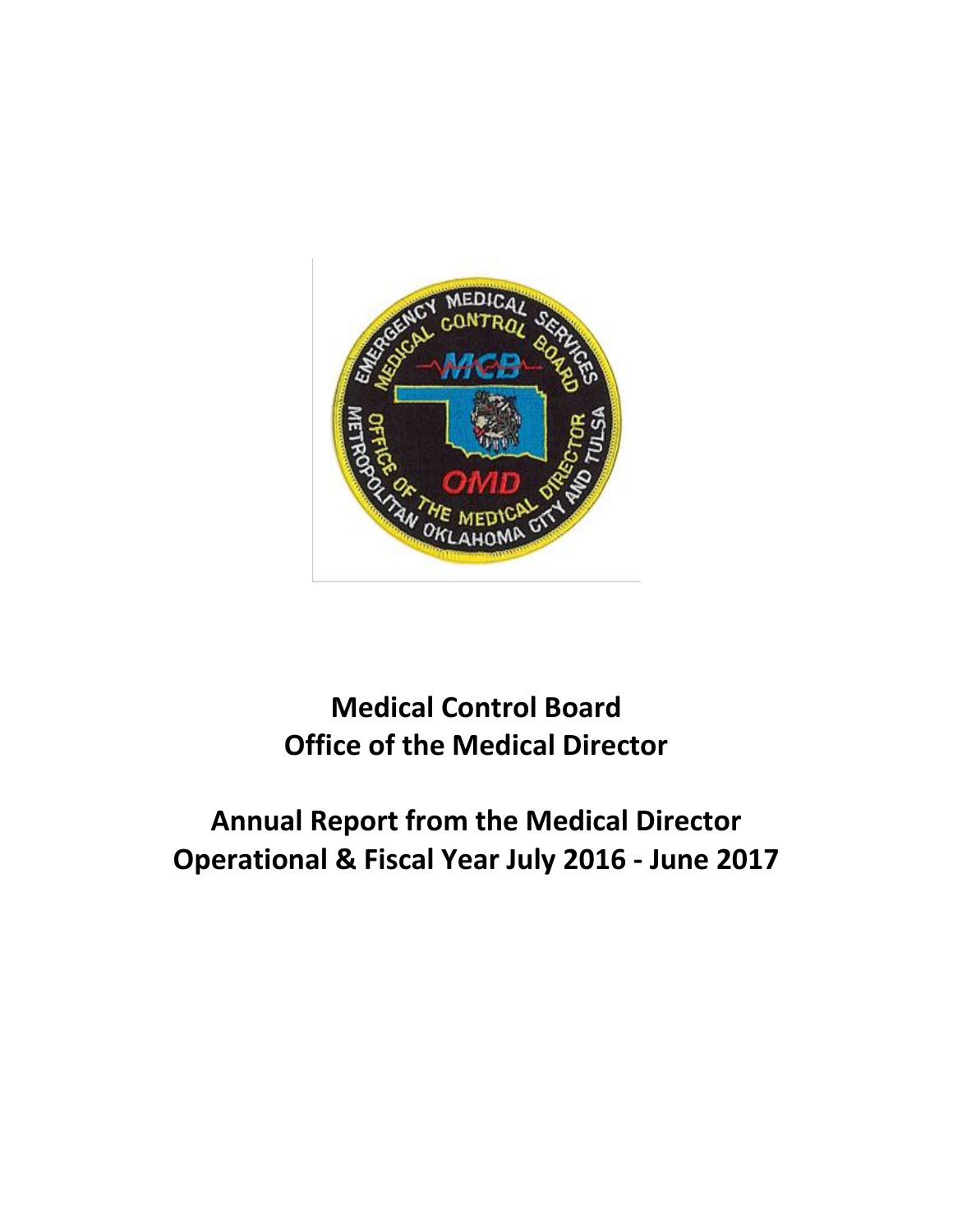#### **Report Structure**

Continuing with this year's Medical Control Board/Office of the Medical Director (MCB/OMD) Annual Report, based upon feedback from key government and EMS system leaders in metropolitan Oklahoma City and Tulsa, the content is structured for efficient and purposeful review of key activities accomplished by MCB physicians, the Medical Director, and OMD professionals.

#### **Medical Oversight Design**

The **Medical Control Board** is established by the Emergency Physician Foundations of Oklahoma City (Western Division) and Tulsa (Eastern Division). The Medical Control Board is comprised of eleven physicians devoting volunteer service to the patients served by the EMS system for metropolitan Oklahoma City and Tulsa and to the dedicated men and women rendering emergency medical care as an Emergency Medical Dispatcher, Emergency Medical Technician (EMT), EMT-Intermediate, Advanced EMT, or Paramedic. By design, emergency physicians constitute all positions on the MCB with the exception of one position designated to be filled by another physician medical specialist. The emergency physicians most typically represent the busiest emergency departments in the areas served by the EMS system. The following physicians served on the MCB during this operational and fiscal year:

*Michael Smith, MD, FACEP* – St. John Medical Center (Tulsa) Chair *Chad Borin, DO, FACOEP* – St. Anthony Hospital (Oklahoma City) Vice Chair *David Smith, MD* – Integris Baptist Medical Center (Oklahoma City) Secretary *Roxie M. Albrecht, MD, FACS, FCCM* – Trauma Surgery/Surgery Critical Care (Oklahoma City) *Russell Anderson, DO*– Hillcrest Hospital South (Tulsa) *Mark Blubaugh, DO, FACOEP* – Oklahoma State University Medical Center (Tulsa) *Brandon Boke, MD, FACEP* – University of Oklahoma Medical Center (Oklahoma City) *Barrett T. Bradt, MD* – Saint Francis Hospital (Tulsa) *Jeffrey D. Dixon, MD, FACEP* – Hillcrest Medical Center (Tulsa) *John Nalagan, MD, FACEP* – Mercy Hospital (Oklahoma City) *Keri Smith, DO* – Integris Southwest Medical Center (Oklahoma City)

The MCB meets bimonthly to review a report from the President of the Emergency Medical Services Authority, a report from the Medical Director, standard of medical care advancements and/or revisions endorsed by the Medical Director, financial statements of the MCB/OMD, and new business brought before the MCB by any interested party.

The **Medical Director** is the day-to-day recognized clinical authority in the EMS system, serving as such between times the MCB is meeting. *Jeffrey M. Goodloe, MD, NRP, FACEP, FAEMS* is the Medical Director for all agencies receiving medical oversight from the MCB/OMD.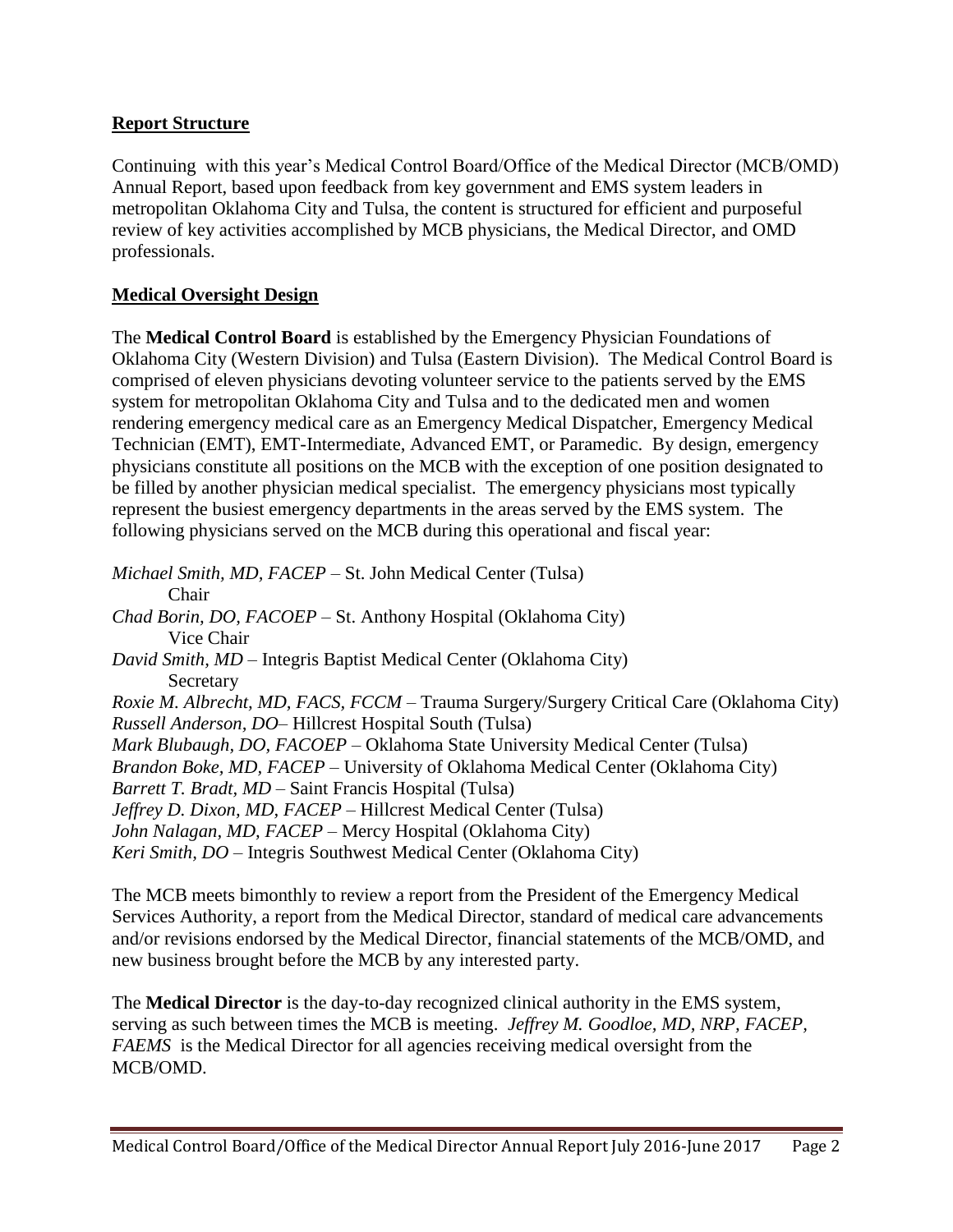Beginning July 1, 2009, the MCB contracted with the Department of Emergency Medicine at the University of Oklahoma's School of Community Medicine for physician medical director services. Substantial benefits to the EMS system and its patients are achieved through this arrangement, bringing research and educational capabilities from the University of Oklahoma, its emergency medicine residency program, and its collegial network of medical professionals.

This year is Dr. Goodloe's eighth year as Medical Director for the MCB/OMD. For familiarization purposes, his biography can be found at the MCB/OMD website, okctulomd.com.

The **Office of the Medical Director** is comprised of the following professionals:

*Jeffrey M. Goodloe, MD, NRP, FACEP, FAEMS* – Medical Director *Curtis L. Knoles, MD, FAAP* – Assistant Medical Director *David S. Howerton, NRP* – Director of Clinical Affairs Western Division (Oklahoma City) *Duffy McAnallen, NRP* – Director of Clinical Affairs Eastern Division (Tulsa) *Matt Cox, NRP* – Director of Critical Care Analytics *Jamil Rahman* – Director of Health Information Systems *Jennifer Jones* – Executive Assistant to the Medical Director *Dinorah Rivera* – Data Entry Specialist Until March 3, 2017

OMD professionals work daily to assist public safety agencies charged with emergency medical services responsibilities to fulfill those according to the clinical care standards established by the MCB. Medical outcomes determinations, individual medical care review, personnel education, personnel credentialing, equipment/vehicle performance review and inspection are just some of the myriad activities performed in support of excellence in pre-hospital emergency medical care.

All OMD directors are particularly experienced and gifted clinicians and administrative leaders, guided by admirable work ethic. Each has served this and other EMS systems in a multitude of responsibilities, beginning with field service and progressing to their current oversight duties.

## **Philosophy of Medical Oversight**

The provision of emergency medical services is more than public safety in metropolitan Oklahoma City and Tulsa; it is a practice of medicine delegated by the MCB's Medical Director to over 4,300 non-physician EMS professionals serving over 1.5 million residents, workers, and visitors of the affiliated cities.

Just as an individual has right to access an educated, qualified, and credential physician providing progressive medical care in times of illness or injury, it is incumbent the EMS system serving metropolitan Oklahoma City and Tulsa provide educated, qualified, and credentialed EMS professionals authorized to deliver the finest pre-hospital medical care available. When an individual in this service area experiences sudden, unexpected medical symptoms from relatively benign, though concerning pain, to the extreme severity of cardiopulmonary arrest, he or she can rest assured individuals answering the call for help will be trained and prepared to address the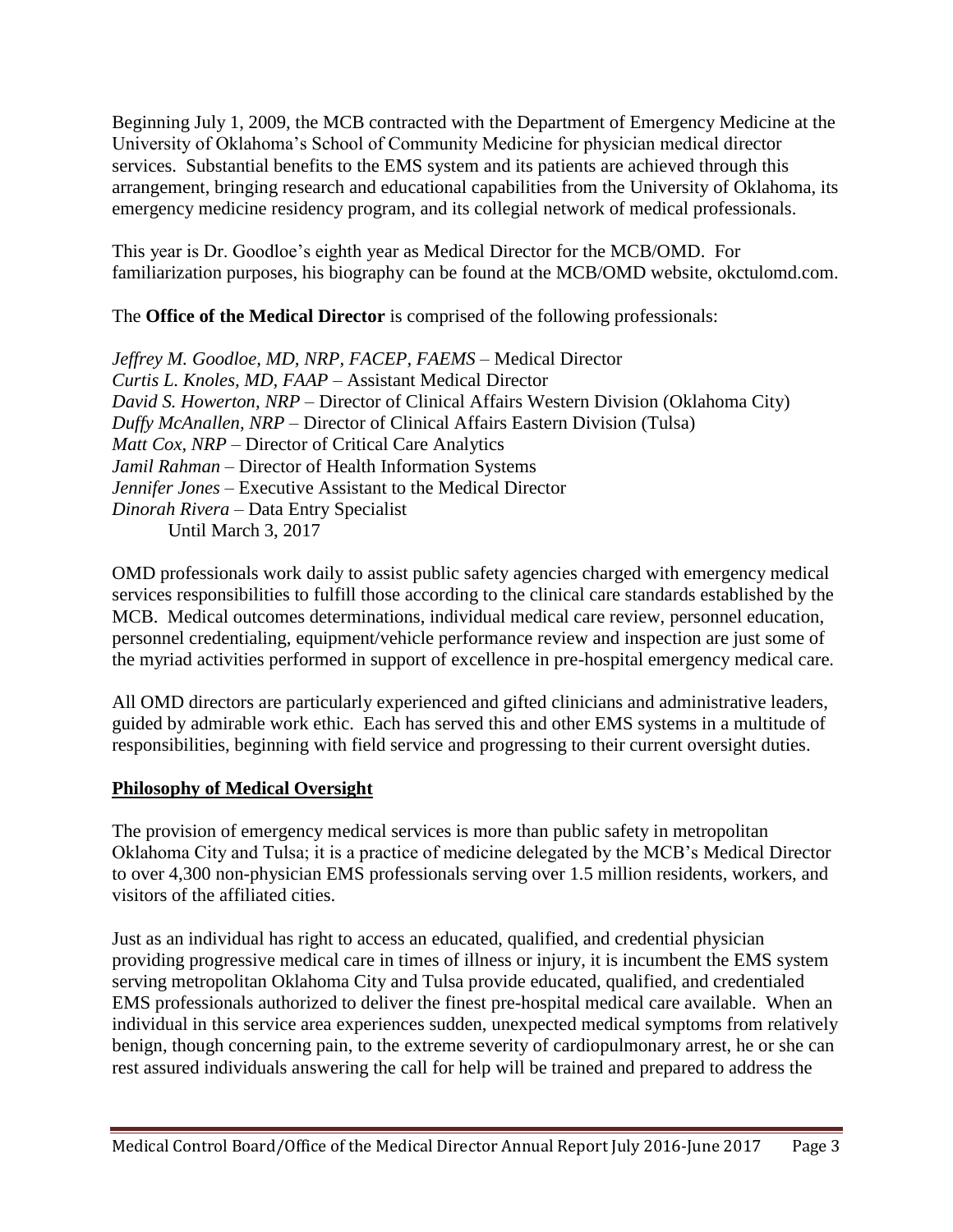medical situation at hand. This cannot happen without up-to-date, progressive medical treatment protocols and accompanying education and training.

Beginning July 1, 2009, the MCB/OMD committed to bringing its medical treatment protocols to new standards, unparalleled amongst large, urban EMS systems in the United States. Significant numbers of protocols were added, updated, and/or reformatted consistently at MCB meetings this year as summarized within this annual report, including the innovative use of active compression/decompression CPR and double sequential external defibrillation for victims of sudden cardiac arrest. All MCB treatment protocols continue to follow the now MCBrecognized innovative, evidenced-based format. In other words, additional clinical capabilities and care are being regularly added and provided for the patients needing those most. This commitment to excellence in pre-hospital emergency care reflects the drive and energy of the MCB, Medical Director, OMD professionals, leaders in affiliated fire departments and EMSA, and all field EMS professionals.

Throughout the operational year, these MCB treatment protocols continued to be referenced and indexed by benchmarking EMS systems within the United States and even abroad. The patients of this EMS system can continue to rest assured they are receiving the very best in pre-hospital emergency medical care.

### **Key Advances in Medical Treatment Protocols**

*Dyspnea – Asthma* – adding magnesium sulfate administration by Paramedics for severe acute asthma exacerbations.

*Dyspnea – Brief Resolved Unexplained Event (BRUE) - Pediatric* – updating Acute Life Threatening Event (ALTE) protocol to reflect latest evidence-based advances in this clinical presentation, defining both low-risk and high-risk situations.

*Acute Coronary Syndrome* – placing defibrillation pads in the setting of diagnosed ST Elevation Myocardial Infarction (STEMI) to reduce time to defibrillation if STEMI-induced ventricular fibrillation occurs.

*Acute Allergic Reactions, Snakebites/Pit Vipers, Bee & Wasp Stings/Fire Ant Bites* – addition of manual administration of epinephrine 1:1000 for EMT scope of practice for anaphylaxis. This addition was made with innovative educational products produced by OMD personnel and reflective of similar changes in multiple other US states. This change allows BLS agencies to save substantive monies that previously were spent on epinephrine auto-injectors.

*Fever or Sepsis* – added increased emphasis on field assessment for sepsis and increased use of intravenous fluids for suspected sepsis.

*Scene Coordination –* new protocol reflects the work of the Mission Task Time Workgroup that met for several months in this operational year, with leaders from OMD, AMR, and OKC and Tulsa Fire Departments. The contents of the protocol help to better coordinate all actions in patient care during response to the scene and once on scene through improved inter-agency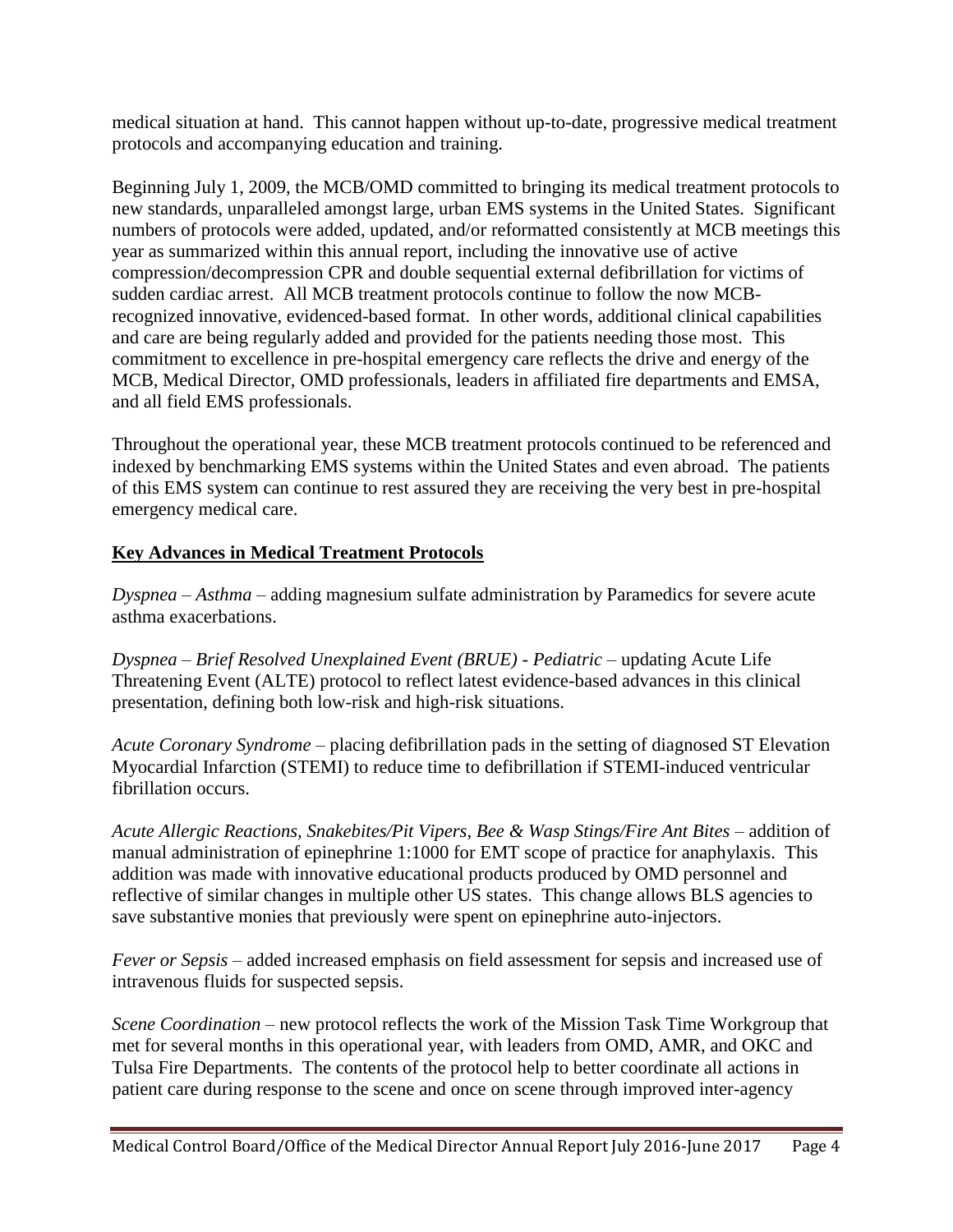communications. The protocol's specified best practices will reduce typical scene times while simultaneously improving patient-focused communications and care and provider safety on scene.

*Formulary* – protocols updated throughout the year to ensure the formulary is consistent with all clinical treatment protocols, including national relabeling of epinephrine 1:1000 to 1mg/mL and epinephrine 1:10,000 to 0.1mg/mL.

*Categorization of Hospitals* – updating clinical care capability additions at multiple hospitals in the metropolitan Oklahoma City and metropolitan Tulsa areas.

*EMS Diversion from Hospitals* – updating historical diversion policy with addition of decision algorithm for EMS personnel and further detailing types of recognized diversion requests from hospitals. Additional information included as to expectations of time limits on diversion requests from hospitals.

## **Key Advances in MCB/OMD Administrative & Clinical Policies**

Historically, most administrative actions of the MCB/OMD prior to July 2009 have been "management by memo" in structure. Over time as the EMS system has grown in size and structure, these memos have proven difficult to track, confusing in intent, dated in instruction, and while unintentional, contradictory in direction. In efforts to be more transparent in operation, clearer in administrative and clinically-related expectations, and to better support field professionals, the Medical Director specified creation of a MCB/OMD Policy and Procedural Manual in the 2009 – 2010 operational and fiscal year to accompany the Medical Treatment Protocols. Like the treatment protocols, this continues to prove a multi-year project due to scope and nature of always advancing the practice of EMS medicine and its oversight. During this operational year, the comprehensive manual of MCB/OMD policies & procedures was updated and available on the MCB/OMD redesigned website.

*EMS Provider Credentialing Policy* – comprehensive rewrite and restructure of historic policy. Added multiple levels of credentials and clarified requirements for initial credentials and recredentials for all types/levels of clinical providers, clinical operational supervisors, continuous quality improvement leaders, and educators. In the latter category, creation of an OMD Instructor credential was included. An innovative transition to full credential policy was created for paramedic students in selected EMS education programs (eg. Tulsa Community College, AMR Oklahoma Paramedic School) so that the educational program required ambulance clinical can be dual-purposed as clearance shifts as well, further expediting the clearance of Paramedics to full clinical duty capabilities. This policy served as a basis for the National Association of EMS Physicians/National Registry of EMTs conjoint policy on Credentialing in EMS and is a policy that other EMS systems now benchmark.

*Controlled Substances* – review and revision of existing policy to meet and/or exceed all applicable regulations promulgated by the Oklahoma Bureau of Narcotics and Dangerous Drugs and the federal Drug Enforcement Administration, with specific additional control measures of agency-specific labeling of individual vials and vacuum sealing of all controlled substances.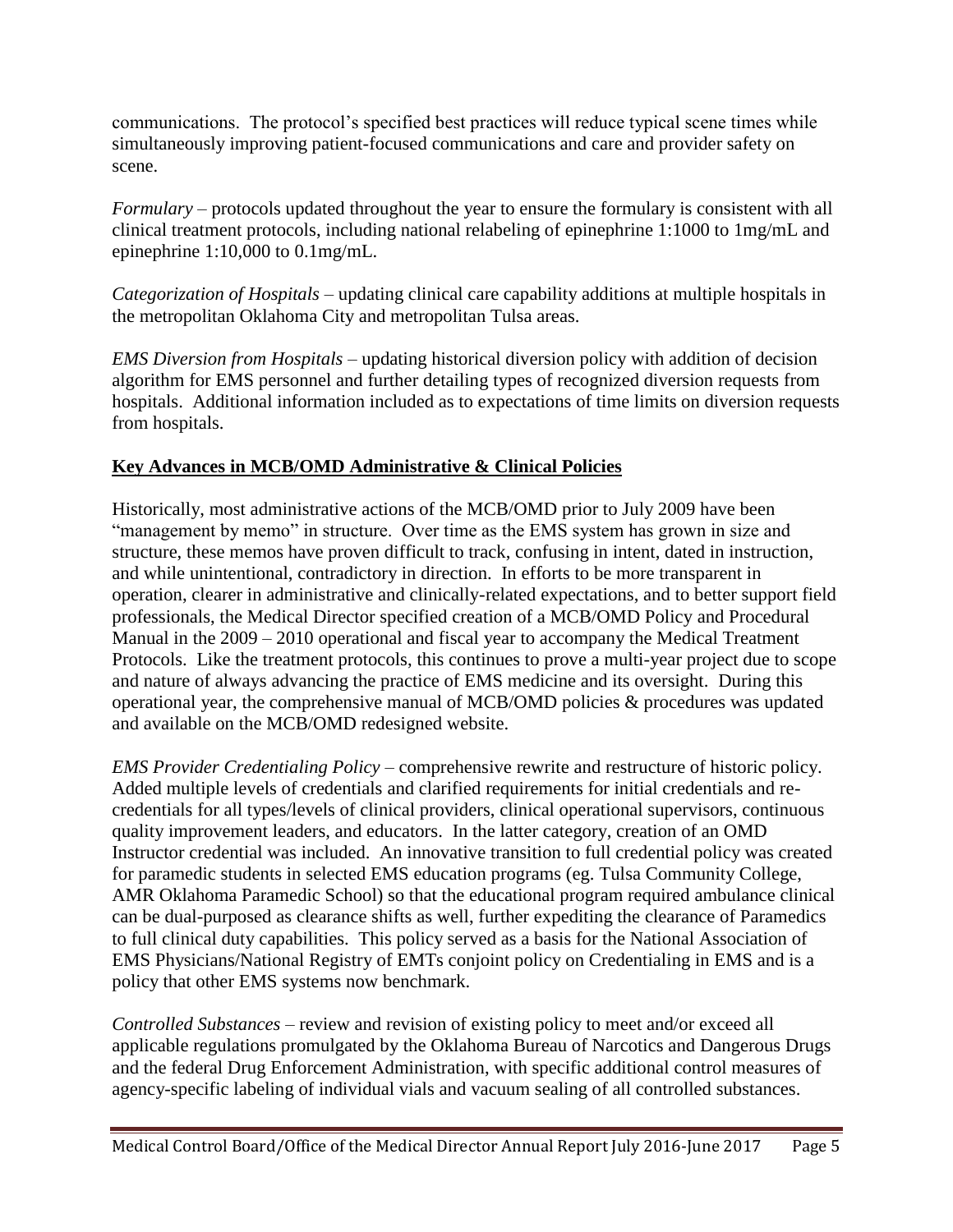*Clinical Error Event Reporting* – review and revision of existing policy to update contact information for OMD reporting and allowance of OMD to share relevant information regarding clinical errors with the appropriate compliance officer(s) at EMSA, per discretion of the Medical Director.

### **MCB/OMD Review of System Performance Parameters**

*Response Times* – EMSA calculates and supplies MCB/OMD with monthly performance reports regarding response times by American Medical Response, EMSA's contractor for clinical and clinically-related administrative services. All monthly reports supplied to MCB/OMD by EMSA were personally reviewed by the OMD Directors, the Medical Director, and the MCB. All reports indicate aggregate compliance with contracted response time standards. Fire departments, particularly the larger departments, such as Oklahoma City, Tulsa, and Edmond supply their response times for EMS-related calls on a monthly basis as well. These reports are personally reviewed by the OMD Directors and the Medical Director on a monthly basis. All reports indicate reasonable response time performances.

Response time allowance changes approved by the EMSA Board of Trustees that went into clinically operational effect on November 1, 2013 continued throughout this operational year. This specifically allowed for the historical 8:59 Priority 1 standard to be extended to 10:59 within the beneficiary cities. Priority 2 responses were also extended, specifically from 12:59 to 24:59, with notable cessation of red lights and sirens (RLS) use. Significant safety benefits of these changes were anticipated and observed during their fourth operational year, yet no clinical detriments in patients relatable to these response time allowance changes were noted by the Medical Director and OMD personnel.

*Hospital-Initiated EMS Diversion Requests* – American Medical Response calculates and supplies MCB/OMD monthly reports on the number of hospital-initiated EMS diversions their personnel encountered in ambulance transports. All monthly reports supplied to MCB/OMD by American Medical Response were personally reviewed by the OMD Directors, the Medical Director, and the MCB. The majority of reports indicate reasonably desirable control of diversion numbers by hospitals in the service area. In May of 2008, the MCB took action to reduce then-elevating numbers of hospital-initiated EMS diversion requests by instituting a protocol that allows paramedics to override such requests if the patient was clinically stable and had a pre-existing relationship with that hospital, its network, and/or a physician on its active or referring medical staff. The effects of that protocol, with revisions made this operational year, continue to show positive impact as the EMS system promotes patients receiving continuity of care for better clinical outcomes and fiscal stewardship.

A continuing area of concern related to hospital emergency department patient saturation is EMS "bed delay" times. This time period begins when EMSA EMTs and paramedics arrive in an emergency department with the patient packaged on the stretcher and encounter no available beds in which to transfer the patient for ED care and extends to the time in which a transfer into a bed or chair occurs. The Medical Director advised the MCB of continuing concerns, stemming from prior analysis prepared by EMSA, supporting anecdotal experiences detailed in daily EMSA Field Operations Supervisor Reports that ambulances were being held, at times, over 1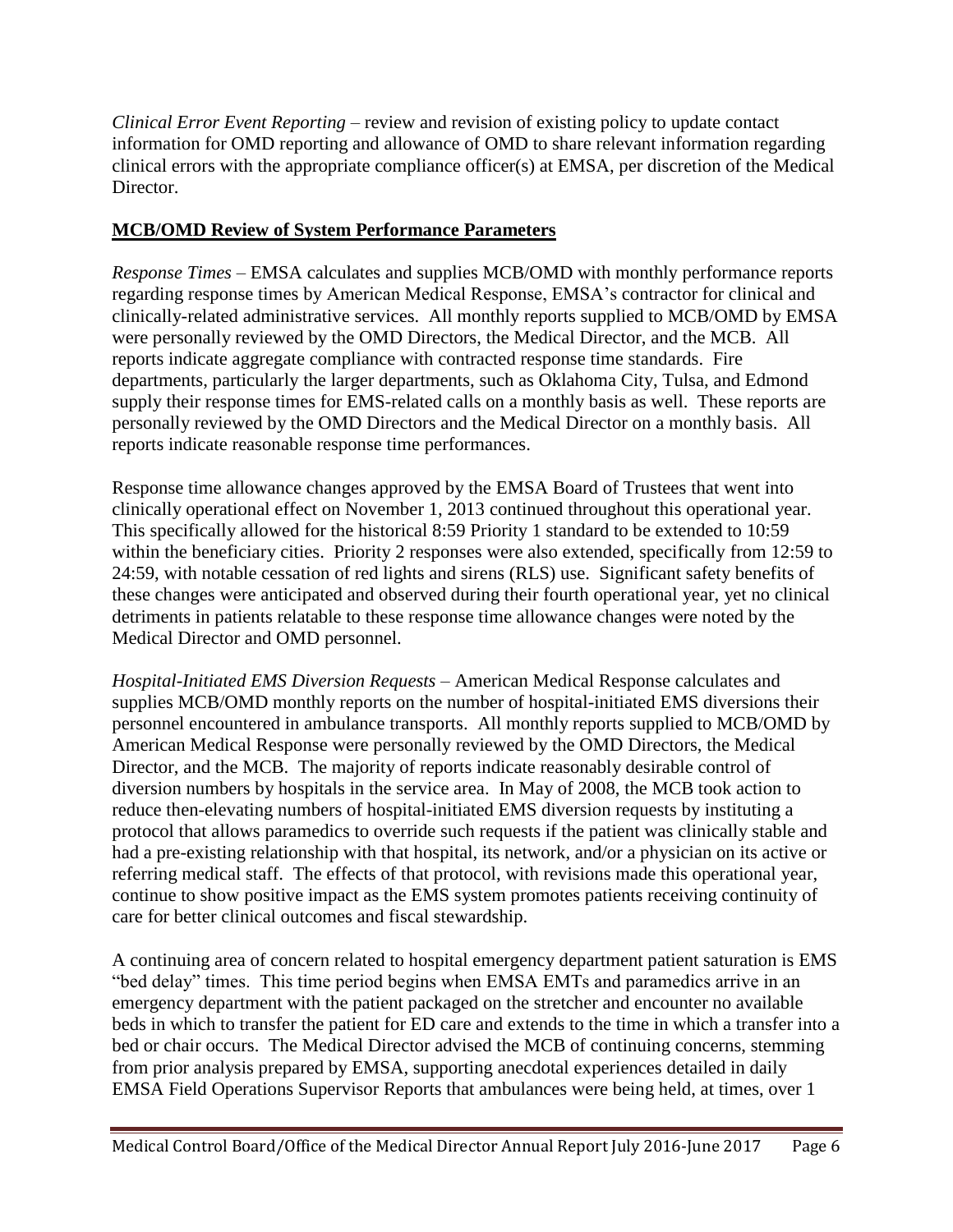hour at hospitals. The problem continues to be more prevalent in Tulsa than Oklahoma City, likely due to fewer hospitals serving its metropolitan area, though some improvements were noted throughout this operational year.

*Trauma Priority & Destination Reports* –American Medical Response calculates and supplies MCB/OMD monthly reports detailing the numbers and percentages of trauma patients by priorities (One, Two, or Three) and destinations. All monthly reports supplied to the MCB/OMD by American Medical Response were personally reviewed by the OMD Directors, the Medical Director, and the MCB. All reports indicate continuance of the following: 1) Priority One Trauma patients comprise <15% of traumas on a monthly basis, with most months seeing <10%. 2) Documentation supporting patients identified as Priority One Trauma is typically at or above 90%. 3) Destination for Priority One Trauma patients is appropriately selected at or above 98% of the time. Deviations from appropriate destination selection are reviewed with individual paramedics making those deviations.

*Clinical Continuous Quality Improvement Agency Reports* –American Medical Response and fire department EMS liaisons calculate and supply MCB/OMD monthly reports detailing the activities related to EMS in the respective agency. All agencies with EMT-Intermediates, Advanced EMTs and/or Paramedics regularly adhere to the requirements to supply these reports. Content is comprised of call types and volumes, airway management performance, cardiac arrest management performance, intravenous access performance, pharmaceutical utilization, and educational initiatives. All monthly reports supplied to the MCB/OMD by these agencies with advanced life support capabilities were personally reviewed by the OMD Directors and the Medical Director. These reports consistently reflect that agency personnel are meeting or exceeding the clinical expectations of MCB/OMD. Summary statements of these reports are either reported to the MCB by Dr. Goodloe and/or the full agency reports are available for review to any MCB physician at their request. Smaller, basic life support fire departments are varied in their reporting consistencies. OMD Directors and the Medical Director continue to work with these departments to facilitate timely and consistent reporting of their activities.

*Cardiac Arrest Outcomes* – The EMS System for Metropolitan Oklahoma City and Tulsa continues to achieve enviable outcomes in cardiac arrest. Whereas the national average for survival from out-of-hospital cardiac arrest (witnessed arrest, bystander CPR, and shockable cardiac dysrhythmia upon EMS arrival) has improved to nearly 13.6%, outcomes in Oklahoma City and Tulsa are multiple times this national aggregate performance.

*Response Vehicle Inspections* – OMD Directors continue to inspect new emergency medical response vehicles, such as fire engines and ambulances, to ensure correct medical equipment provisioning and condition. Few deficiencies are typically discovered and immediately corrected when found.

### **MCB/OMD Project Initiatives**

*Cardiac Arrest Outcomes Optimization Program (aka "50/50" Program) –* Building upon the EMS system's pattern of admirable success in aggressively resuscitating cardiac arrest victims, the MCB continued promulgated sophisticated resuscitation team dynamic protocol standards.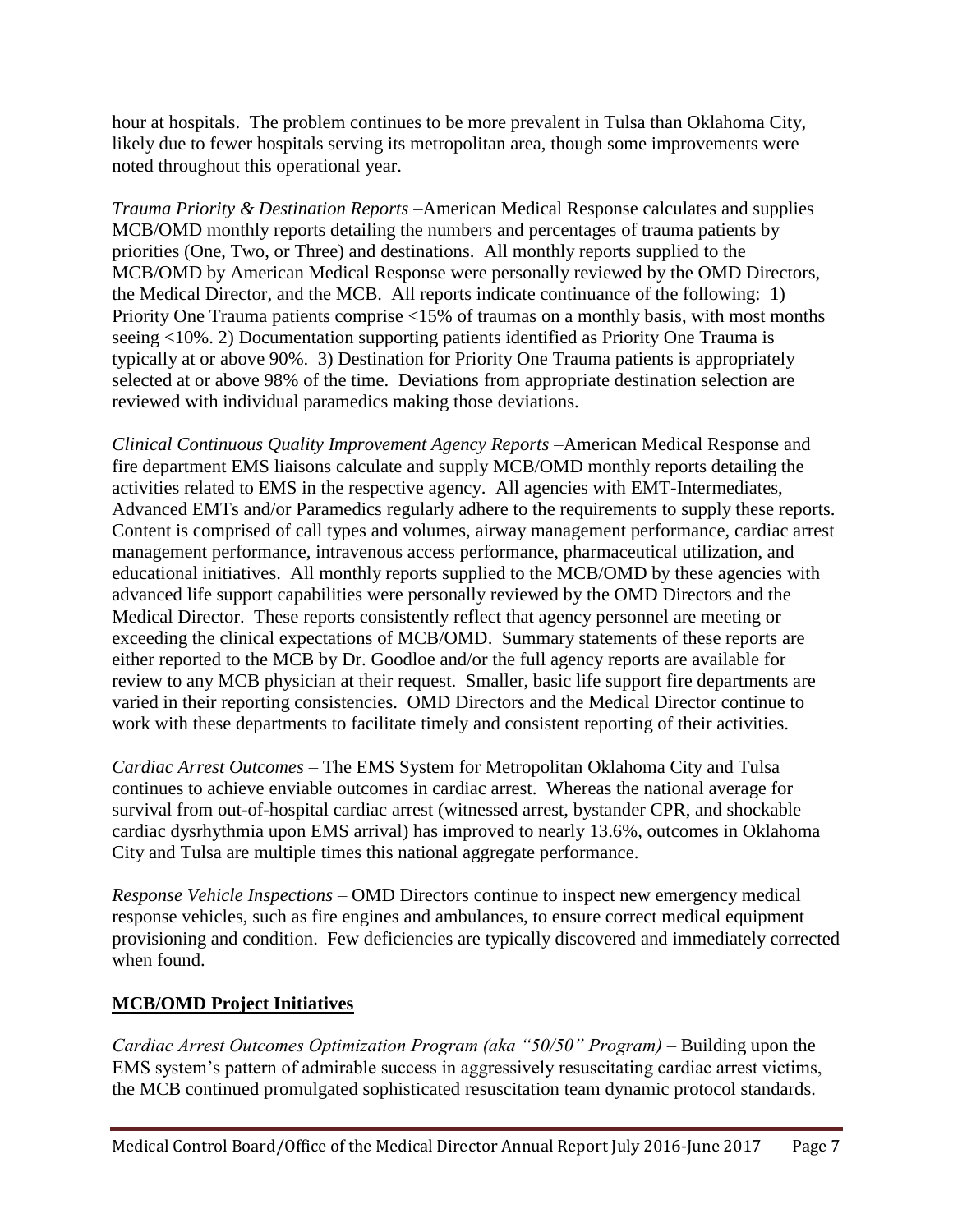These standards detail optimal team role performances to maximize chest compression fraction time, reduce delays in timely defibrillation, and achieve coordinated efforts in lifesaving.

Cardiac arrest resuscitation team dynamics continue to be reinforced during continuing education for all current EMS professionals in the system and are reviewed in focused detail during the orientation for all EMS professionals joining this system. Coordinated skill precision is further reinforced through individual feedback supplied to all EMS professionals involved in a specific resuscitation. Utilizing the CodeSTAT software platform, resuscitation care elements (chest compressions, ventilations, defibrillations) are analyzed by the OMD Director of Critical Care Analytics, annotated for clinical event accuracy, and then reported to the Medical Director, OMD Director of Clinical Affairs, and relevant agency CQI personnel to then be forwarded to the frontline clinical personnel actually performing the care analyzed. This feedback is essential in reinforcing excellent care provision and helping individuals make desirable modifications for future resuscitations. Essentially 100% of attempted resuscitations are formally annotated and most reviews are returned to CQI personnel within 72-96 hours to forward to front-line credentialed personnel.

The EMS system has shown abilities to produce approximately 30-40+% neurologically intact survival among victims experiencing a citizen witnessed, citizen CPR initiated, and EMS discovered shockable cardiac rhythm upon their arrival. While very good in its impact upon cardiac arrest survival, the MCB/OMD has stated a system goal of achieving 50%+ survival in the same patient types in both metropolitan Oklahoma City and Tulsa, thus the program's "50/50" description and our endless enthusiasm to achieve this goal in a multi-year progression program.

*Coordinated Continuing Education* – Prior to July 2009, OMD did not have consistent interaction and oversight of continuing education in the EMS system. The results, without a hub of coordination, have proven that agencies are pursuing disparate educational initiatives, resulting in educational message inconsistencies. While challenging to correct in short order, OMD began meeting with educational leaders in affiliated agencies willing to attend new educational forum meetings on a monthly basis. All affiliated agencies have been encouraged to send their EMS educational leaders to this forum. Work has progressed and educational materials are more consistently being created and shared for multi-agency use. The results will promote consistency in educational messaging and consistency in timing of education material distribution throughout the EMS system, thereby promoting better integration of treatment plans between fire-based and EMSA-based EMS professionals.

*EMS Professional Credentialing Testing* – OMD Directors, with oversight by the Medical Director, continued the practice of verification of clinical skills performance and knowledge base testing of all professionals on a biannual basis. Rewriting of all personnel credentialing written examinations was performed with direct involvement of the Medical Director. A computerbased testing platform is now operational and allowing for more efficient testing access and completion for EMS professionals and OMD professionals alike. Nearing the end of the operational year, well over 2500 professionals had successfully re-credentialed using this testing platform.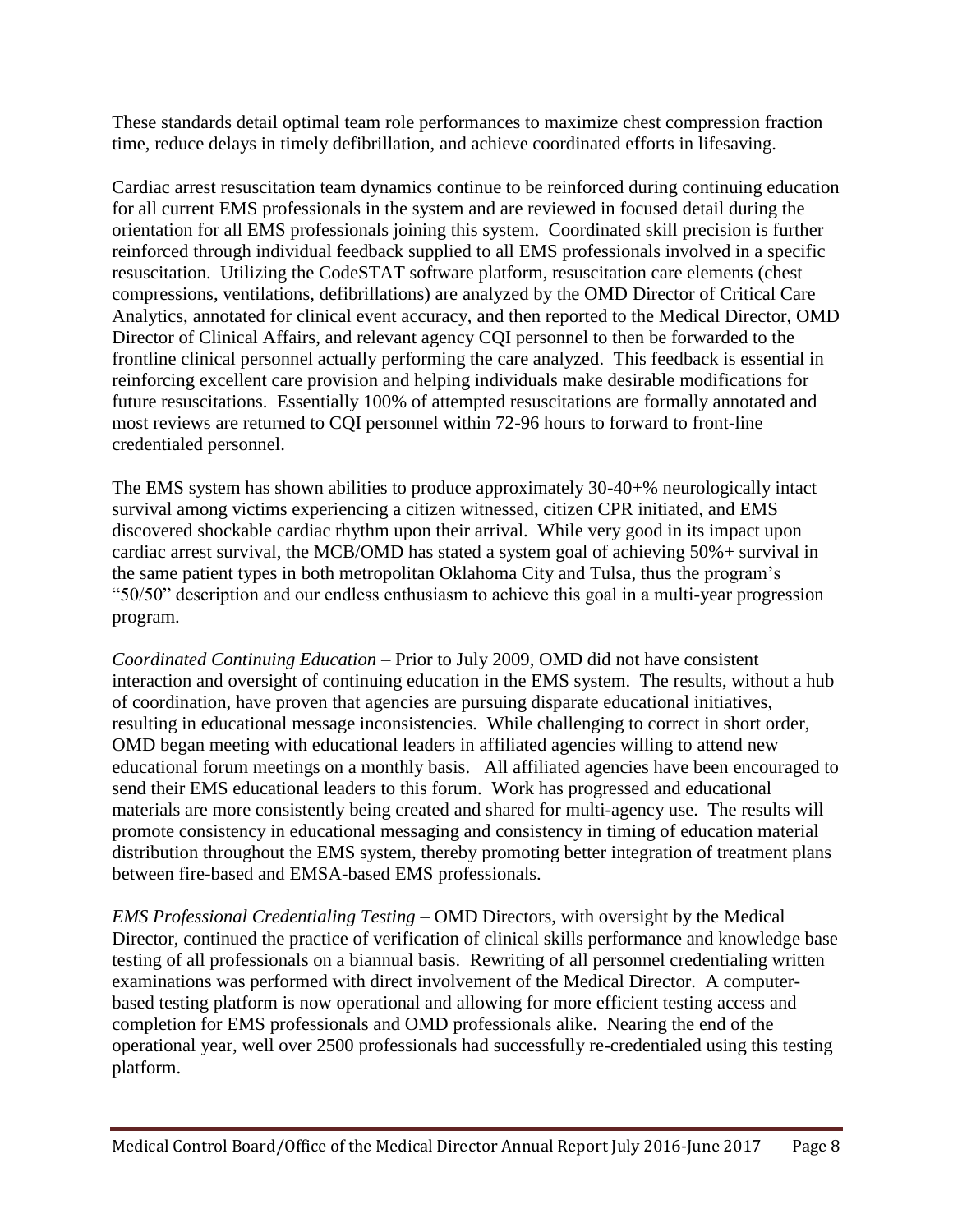*EMS System Promotion* – Metropolitan Oklahoma City and Tulsa is blessed with the multitude of dedicated EMS professionals in its EMS system. Dr. Goodloe, with endorsement by the MCB, has continued a purposeful plan to better recognize the achievements of these EMS professionals. Academic writing, system-based research with outcomes presentations at scientific assemblies and acceptance of EMS conference speaking invitations are routinely conducted to promote this fine EMS system. The cumulative results advance the interests of patients, EMS professionals, and the cities within the service area. Specific actions in this realm included:

| Department of Surgery, University of Oklahoma College of Medicine (Knoles)<br>Grand Rounds - The Practice of EMS Medicine                |
|------------------------------------------------------------------------------------------------------------------------------------------|
| National Association of EMS Physicians 2017 Annual Meeting (Goodloe)<br>Advanced Topics in Medical Direction Pre-Conference              |
| Presentation on Response Times & Reduction in Red Light & Sirens Use                                                                     |
| Main Conference                                                                                                                          |
| Ask the Experts Panel                                                                                                                    |
| Journal of EMS (Goodloe, Knoles, Howerton, McAnallen, Cox)                                                                               |
| Cover Article January 2017 – Progressive Resuscitation                                                                                   |
| Cover Article February 2017 – When is the Need for Speed?                                                                                |
| EMS State of the Science XIX/"A Gathering of Eagles" (Goodloe)<br><b>Mission Task Time Efficiencies</b><br>Inversion of Diversion in EMS |
| EMS Today 2017/The JEMS Conference (Goodloe)                                                                                             |
| Update from the Eagles Panel – Inversion of Diversion in EMS                                                                             |
| Renal Emergencies in EMS                                                                                                                 |
| Hematologic/Oncologic Emergencies in EMS                                                                                                 |
| <b>Active Compression/Decompression CPR</b>                                                                                              |
| Ketamine in EMS Panel                                                                                                                    |
| EMS Medical Director's Course 2017 – Norman and Tulsa locations (Goodloe)<br>$Effcotive Medical Ovonecht in the Dto the$                 |

Effective Medical Oversight in the Practice of EMS Medicine Treatment Protocol Development Medical Director-Driven CQI Programs

*Response Configurations* – When a caller dials 911 with a medical complaint in metropolitan Oklahoma City or Tulsa, that complaint is able to be coded into one of approximately 1,200 condition acuity determinants established within the Medical Priority Dispatch System (MPDS), a proprietary medical dispatch software system. MPDS is the most widely utilized such system in developed countries around the world and is supported by evidenced-based medicine. MPDS has been adopted by the MCB in specifying clinically appropriate utilization of fire response resources, while attempting to keep as many resources available in service for highest acuity medical responses and non-medical roles (fire suppression, hazardous materials, specialized rescue, and training). The design is to promote the usually closest fire apparatus is available for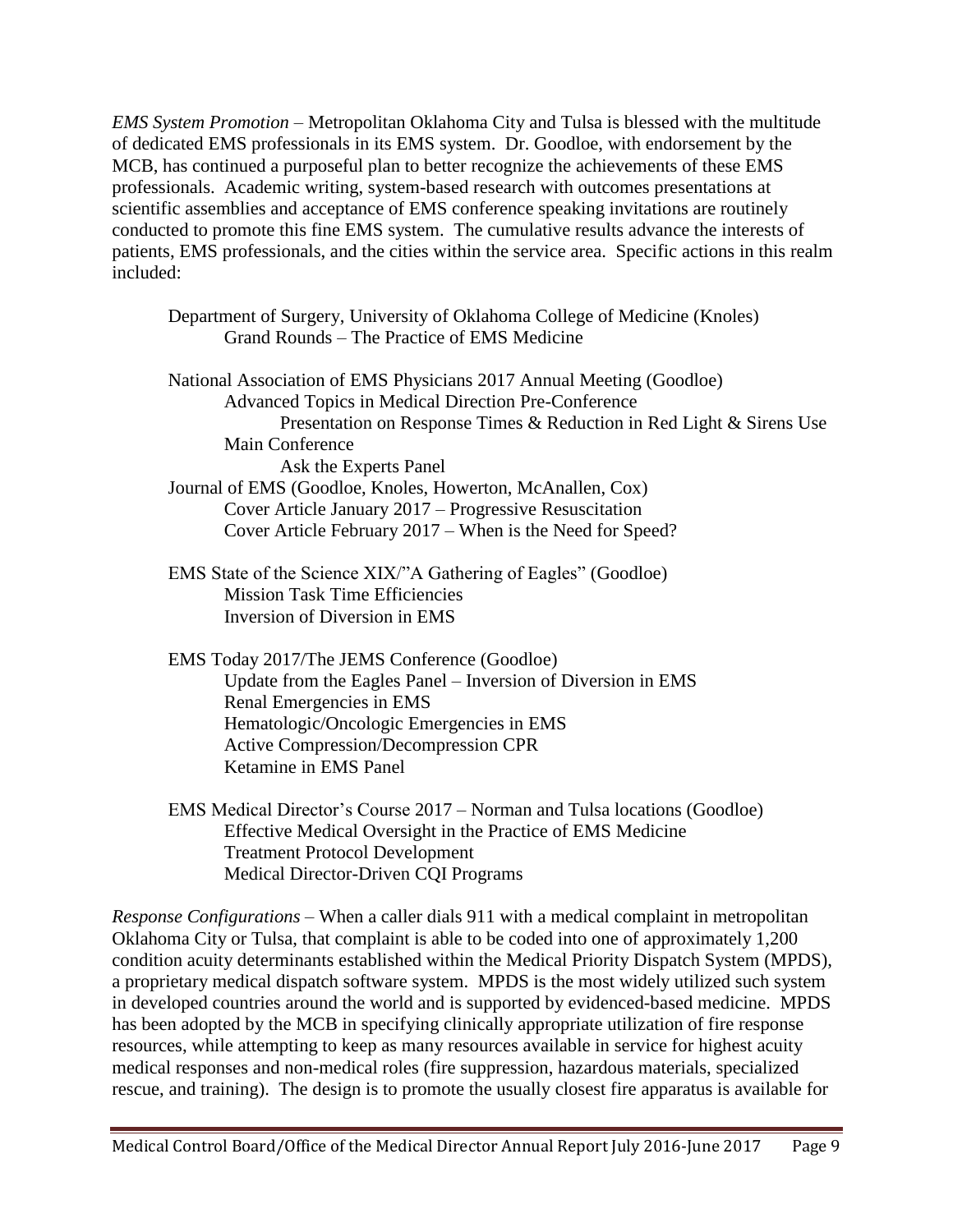response to the scene of particularly serious, time-sensitive medical emergencies, such as cardiac arrest, unconsciousness, or gunshot wounds to the chest or abdomen. The criteria utilized to determine whether fire response was selected has previously been agreed to by the affiliated fire departments. During this operational year, in scheduled and ongoing analysis, the Medical Director and OMD personnel conducted further review of each MPDS code for EMS system response configuration and priority for ambulance response.

*Community Response Team (Tulsa) –* OMD, represented by Duffy McAnallen, led and supported a consortium of public agencies in Tulsa to collaboratively form a multi-agency, multidisciplinary resource team to address individuals accessing the EMS system at notably high frequencies for non-acuity/non-medical needs. Tulsa Fire Department's EMS Office, Community Outreach Psychiatric Emergency Services (COPES), and Tulsa Police Department are integral parts of this program, moving from beta testing of concept to active presence in Tulsa. Early indications reflect positive impact for the individuals served in this program and anecdotal reduction in accessing police/fire/EMS services for predominantly chronic mental health related conditions.

*Research Leadership and Support* – The Medical Director and the OMD Directors led and participated in multiple scientific studies throughout the year conducted by the EMS Section of the Department of Emergency Medicine at the University of Oklahoma School of Community Medicine.

### **Directions for Operational & Fiscal Year 2017-2018**

The upcoming year will be filled with continuation of the multitude of projects identified in this report as well as additional advancements and revisions to clinical standards of care. Cardiac arrest resuscitative care will continue to be a hallmark of intervention efforts over the coming year, with anticipation of completing formal research into the early impacts of adding active compression-decompression CPR.

Further technical abilities via the MCB/OMD website, okctulomd.com, will be sought for ease and utility of use by EMS professionals within the local system as well as those EMS systems around the world that utilize the EMS System for Metropolitan Oklahoma City and Tulsa as a reliably evidence-based practice of EMS medicine. Increasing numbers of personnel within the system are achieving their credentials via the online portal didactic testing system and this is progressively becoming the method of didactic credentialing testing by OMD.

Additional strategic planning, including regional EMS system medical oversight collaborations and benchmarking, will occur within the coming operational year to continue to build upon service to organizations comprising the EMS System for Metropolitan Oklahoma City and Tulsa, EMS professionals within those organizations, and the patients we collectively are honored and humbled to serve.

In sum, this past operational and fiscal year has seen tremendous energies and enthusiasms evident from MCB/OMD. Similar commitments and enthusiasms have been mirrored by many of the EMS leaders and liaisons in affiliated agencies. Continued effective working relationships